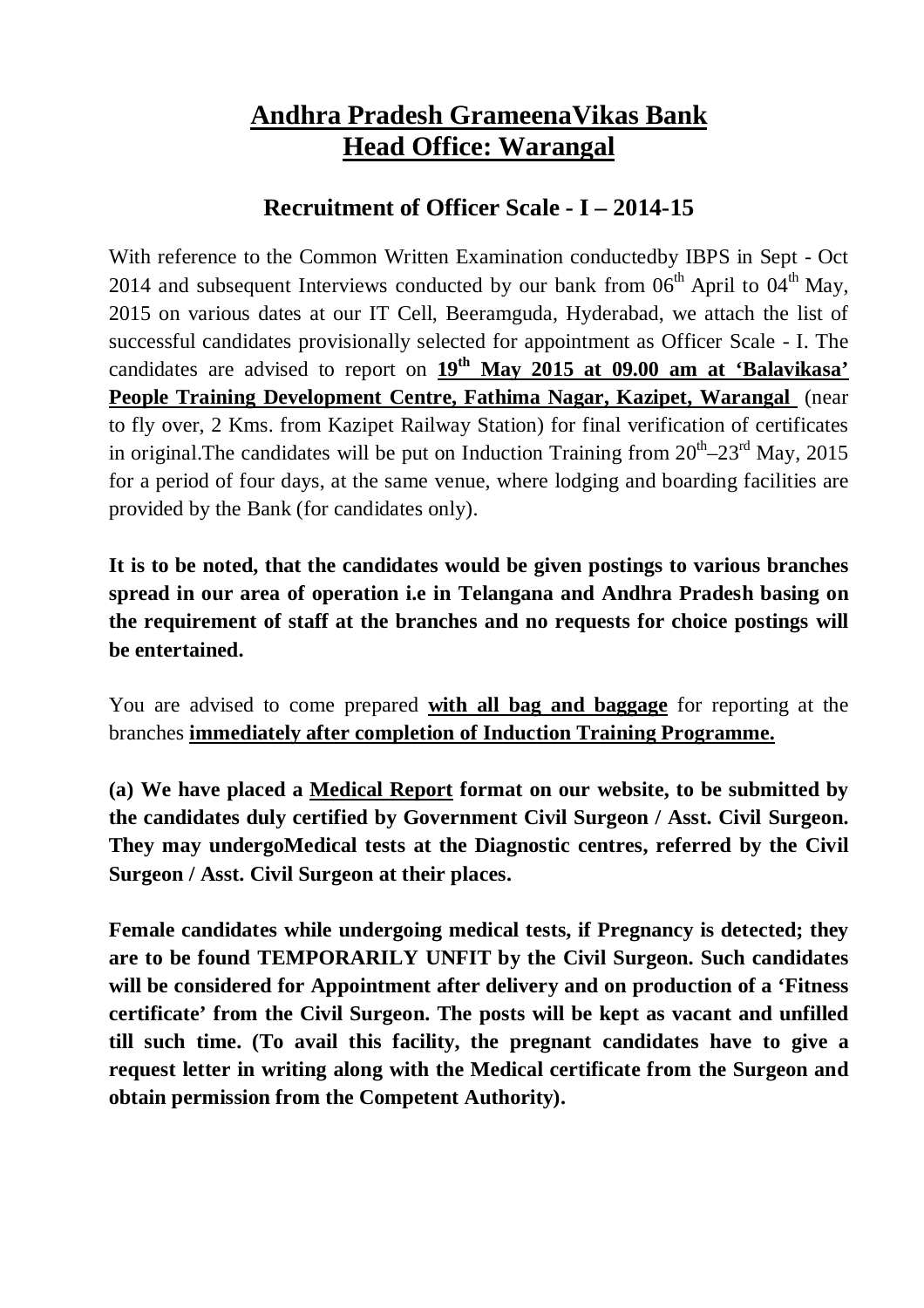**(b) We have also placed a format of Affidavit to be submitted duly filled in and notarised by a Notary, by the candidates.**

**(c) We have also placed a 'Revised Bio-data cum attestation' form which is to be downloaded, filled and submitted by the candidates at the time of reporting along with a set of attested copies of educational qualification certificates and study certificates.**

**The candidates should invariably bring the above three Reports / documents along with their original educational qualification certificates, Caste Certificate Offer of Appointment letter and all the Medical test reports (Complete Blood picture including Blood grouping, HIV, urine culture, ECG, X-Ray, Eye & ear tests etc.,) and four passport size photographs when they report on 19.05.2015.**

The candidates, who are already employed elsewhere, have to produce the Resignation acceptance letter from their existing employer.

Ex-Servicemancandidateshave to produce their discharge certificate from service for verification, confirming their discharge on or before 09.07.2015.

**Every candidate has to execute a bond agreeing to pay to the Bank a sum of 1,50,000/- (Rupees One lakh fifty thousand only), in the event of his/her leaving the Bank's job before confirmation. This will be in addition to the provisions of Regulation 10 of Andhra Pradesh Grameena Vikas Bank (Officers and Employees') Service Regulations-2010.**

**Further, if any candidate fails to submit any certificate / document at the time of interview, they are now advised to submit the same without which, they cannot be considered for appointment.**

**GENERAL MANAGER - I**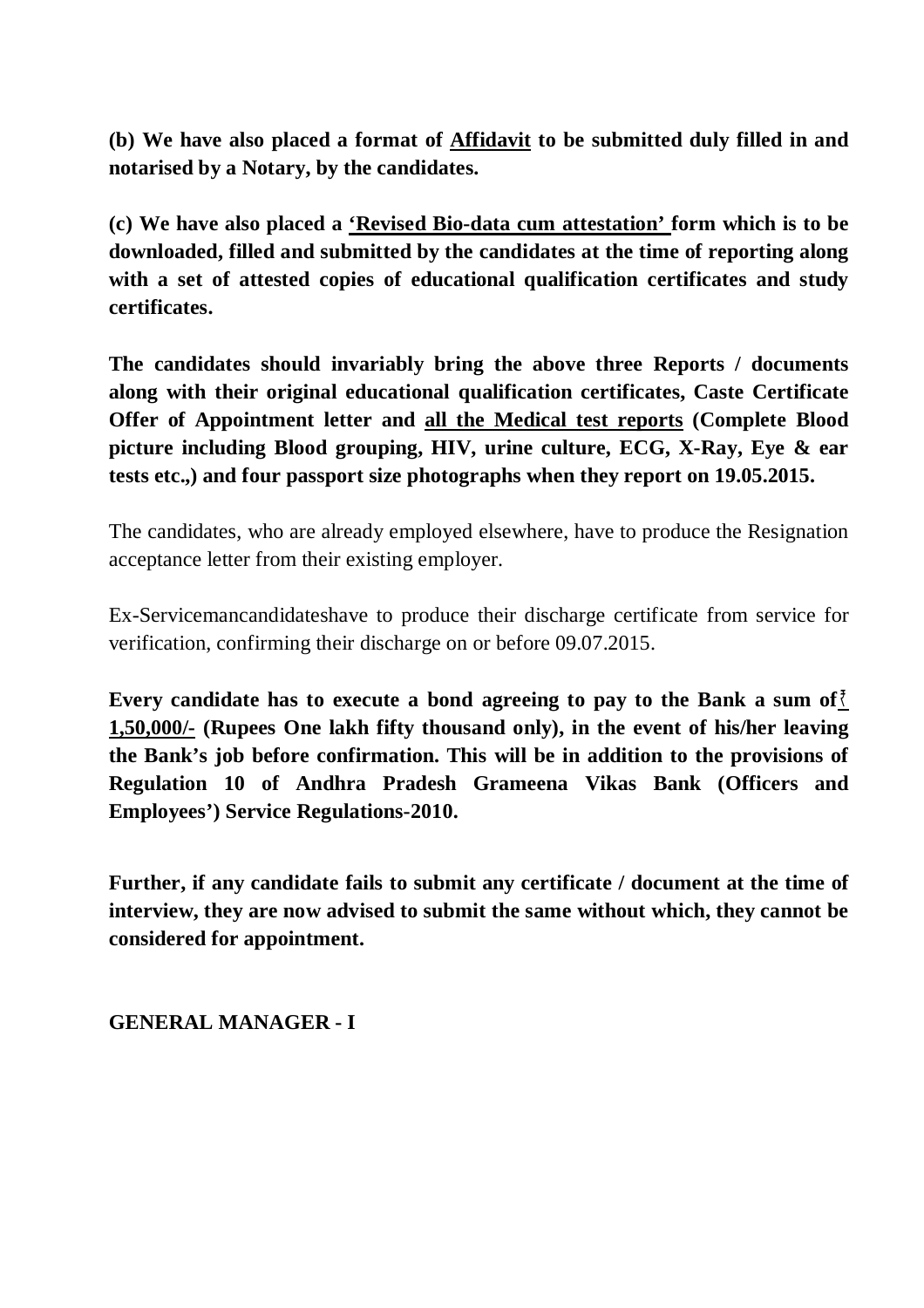## **LIST OF PROVISIONALLY SELECTED CANDIDATES FOR THE POST OF OFFICER SCALE - I**

| SN             | <b>SSN</b>     | <b>ROLL NO</b> | <b>NAME</b>                       | <b>CATEGORY</b> |
|----------------|----------------|----------------|-----------------------------------|-----------------|
| 1              | 1              | 1111132007     | PUTLURU CHARITHA                  | <b>GENERAL</b>  |
| $\overline{2}$ | $\overline{2}$ | 1111132314     | CHINTA SATISH KUMAR REDDY         | <b>GENERAL</b>  |
| 3              | 3              | 1121130405     | ABDUL KHUDDUS SHAIK               | <b>GENERAL</b>  |
| $\overline{4}$ | 4              | 1121130722     | LAKKIMSETTY SRAVANI               | <b>GENERAL</b>  |
| 5              | 5              | 1121130873     | CHANDRA SEKHARA RAO MARIYALA      | <b>GENERAL</b>  |
| 6              | 6              | 1131130336     | <b>M RUPA</b>                     | <b>GENERAL</b>  |
| $\overline{7}$ | $\overline{7}$ | 1131130572     | <b>CHADIVE ROOPA</b>              | <b>GENERAL</b>  |
| 8              | 8              | 1141130870     | <b>MASTANVALI SHAIK</b>           | <b>GENERAL</b>  |
| 9              | 9              | 1141130878     | SUNKARI VENKATESH                 | <b>GENERAL</b>  |
| 10             | 10             | 1141130909     | SHAIK SHAMEEM BASHA               | <b>GENERAL</b>  |
| 11             | 11             | 1141133166     | H K PRASAD VEERAVALLI             | <b>GENERAL</b>  |
| 12             | 12             | 1141133599     | <b>JAMPANI AMANI</b>              | <b>GENERAL</b>  |
| 13             | 13             | 1141133617     | MULE GNANA PRASANTHI              | <b>GENERAL</b>  |
| 14             | 14             | 1141134466     | <b>BHAVANASI SUDHEERR KUMAR</b>   | <b>GENERAL</b>  |
| 15             | 15             | 1141134974     | SOMAROUTHU UMADEVI                | <b>GENERAL</b>  |
| 16             | 16             | 1141135687     | <b>INNAMURI SATISH KUMAR</b>      | <b>GENERAL</b>  |
| 17             | 17             | 1151130544     | PAPISETTY NAVYA                   | <b>GENERAL</b>  |
| 18             | 18             | 1151133514     | <b>GANTHALA MAHABOOB BASHA</b>    | <b>GENERAL</b>  |
| 19             | 19             | 1151133545     | PRASANTH REDDY NUKA               | <b>GENERAL</b>  |
| 20             | 20             | 1151133628     | <b>GUTTI SANJEEVA RAYUDU</b>      | <b>GENERAL</b>  |
| 21             | 21             | 1151133652     | CHANDRA SEKHAR LANKALAPALLI       | <b>GENERAL</b>  |
| 22             | 22             | 1151133676     | RAMAKRISHNA REDDY MORTHALA        | <b>GENERAL</b>  |
| 23             | 23             | 1151133807     | JAGADEESWARA REDDY KARRI          | <b>GENERAL</b>  |
| 24             | 24             | 1151134683     | MARELLA LAKSHMI MEGHANA DEVI      | <b>GENERAL</b>  |
| 25             | 25             | 1151135783     | KINTALI VINAY                     | <b>GENERAL</b>  |
| 26             | 26             | 1151136008     | P SRINIVAS                        | <b>GENERAL</b>  |
| 27             | 27             | 1151136066     | <b>VENKATA NAGA VINAY MUVVALA</b> | <b>GENERAL</b>  |
| 28             | 28             | 1151138069     | NADIMPALLI NARENDRA               | <b>GENERAL</b>  |
| 29             | 29             | 1151138980     | DEVARAPALLI RAHINI                | <b>GENERAL</b>  |
| 30             | 30             | 1151153873     | <b>HUSSAINI GANIGA</b>            | GEN - OC        |
| 31             | 31             | 1161130456     | KOPPISETTY PRASANNA               | <b>GENERAL</b>  |
| 32             | 32             | 1161130920     | SANKU LAKSHMI PRIYANKA            | <b>GENERAL</b>  |
| 33             | 33             | 1161130966     | <b>VEDULA SRI HARSHA</b>          | <b>GENERAL</b>  |
| 34             | 34             | 1161131291     | NAGAMANI NANDURI                  | <b>GENERAL</b>  |
| 35             | 35             | 1171131274     | MANOJ KUMAR SIDDAMSETTY           | <b>GENERAL</b>  |
| 36             | 36             | 1171132105     | SANAPUREDDY S KUMARREDDY          | <b>GENERAL</b>  |
| 37             | 37             | 1181130541     | <b>JERRIPOTHULA JYOTHI</b>        | <b>GENERAL</b>  |
| 38             | 38             | 1181131337     | Y VISHNU VARDHAN                  | <b>GENERAL</b>  |
| 39             | 39             | 1181131379     | KOTTE OBULU NAIDU                 | <b>GENERAL</b>  |
| 40             | 40             | 1181132151     | NEERAJA KALISETTY                 | <b>GENERAL</b>  |
| 41             | 41             | 1181132341     | <b>JAHNAVI MAMILLAPALLI</b>       | <b>GENERAL</b>  |
| 42             | 42             | 1181132612     | DIKSHIT RAJA KISHORE JAMMI        | <b>GENERAL</b>  |
| 43             | 43             | 1181134811     | <b>VENKATA RAVI KUMAR Y</b>       | <b>GENERAL</b>  |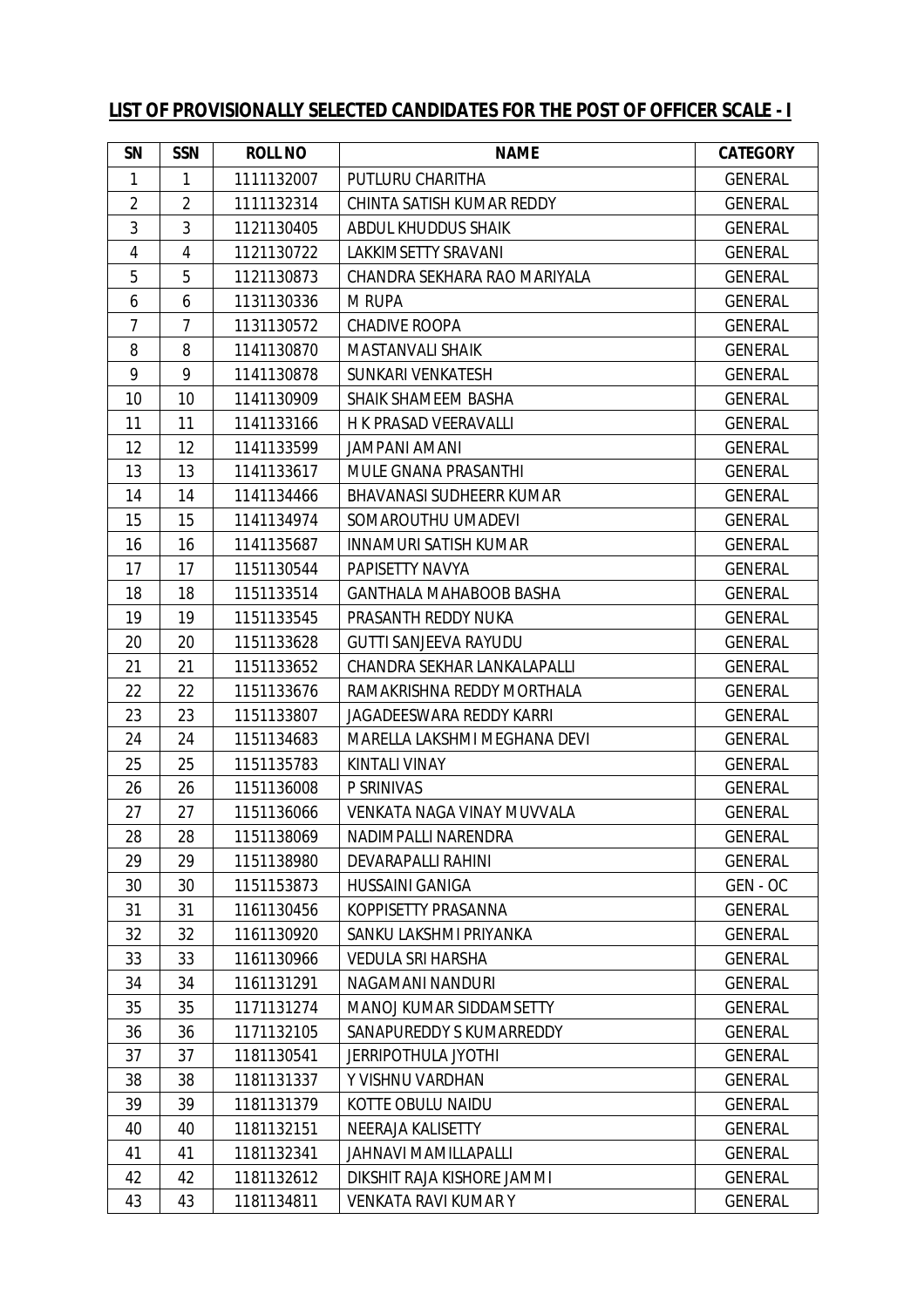| 44 | 44 | 1181134822 | MADHU SUDANA RAO KOTA          | <b>GENERAL</b>   |
|----|----|------------|--------------------------------|------------------|
| 45 | 45 | 1181136030 | <b>VENIGALLA MANASA</b>        | <b>GENERAL</b>   |
| 46 | 46 | 1181136361 | PALLENNAGARI SUDHEER           | <b>GENERAL</b>   |
| 47 | 47 | 1181136810 | SEKHAR REDDY DAREDDY           | <b>GENERAL</b>   |
| 48 | 48 | 1181137660 | SHAIK SALEEMA BEEBI            | <b>GENERAL</b>   |
| 49 | 49 | 1181139002 | ENUGONDA JEEVANREDDY           | <b>GENERAL</b>   |
| 50 | 50 | 1181151906 | P SRIKANTH                     | GEN - OC         |
| 51 | 51 | 1191130187 | ANUSHA MANDALA                 | <b>GENERAL</b>   |
| 52 | 52 | 1191131095 | MALLAPU LAKSHMAN KUMAR         | <b>GENERAL</b>   |
| 53 | 53 | 1191131715 | KARUMANCHI THARUN              | <b>GENERAL</b>   |
| 54 | 54 | 1201130704 | ARAVAPALLI YAMUNA              | <b>GENERAL</b>   |
| 55 | 55 | 1221092501 | <b>ALLU MOULI</b>              | <b>GEN - OBC</b> |
| 56 | 56 | 1221095647 | VIVEKANANDA GUNTUKU            | GEN-OBC          |
| 57 | 57 | 1221132581 | JAYAVARAPU MANOJ KUMAR         | <b>GENERAL</b>   |
| 58 | 58 | 1221132673 | SATISH MUTYALA                 | <b>GENERAL</b>   |
| 59 | 59 | 1221135163 | <b>MADHUMEET KAUR</b>          | <b>GENERAL</b>   |
| 60 | 60 | 1231131435 | <b>TANGUDU MOHINI</b>          | <b>GENERAL</b>   |
| 61 | 61 | 1241131105 | NEELAM VENKATA SIVA REDDY      | <b>GENERAL</b>   |
| 62 | 62 | 1241131482 | M GAYATHRI                     | <b>GENERAL</b>   |
| 63 | 63 | 1241133020 | VAYYALLA SRINIVAS PRASAD REDDY | <b>GENERAL</b>   |
| 64 | 64 | 1251133366 | <b>KURRE SWATHI</b>            | <b>GENERAL</b>   |
| 65 | 65 | 1251134706 | PALLAPOTHU SAILAJA             | <b>GENERAL</b>   |
| 66 | 66 | 1251136778 | AVINASH MUMMAREDDY             | <b>GENERAL</b>   |
| 67 | 67 | 1261130458 | KIRANMAYEE POOSARLA            | <b>GENERAL</b>   |
| 68 | 68 | 1261135267 | MURALI KRISHNA KOLLURU         | <b>GENERAL</b>   |
| 69 | 69 | 1261136599 | <b>SILLA RAJESH</b>            | <b>GENERAL</b>   |
| 70 | 70 | 1261136641 | BUTCHI VENKATA KRISHNA SUSARLA | <b>GENERAL</b>   |
| 71 | 71 | 1271130522 | KEJHUKETULA LAVANYA            | <b>GENERAL</b>   |
| 72 | 72 | 1271130907 | DONKADA KAVYA SREE             | <b>GENERAL</b>   |
| 73 | 73 | 2811133839 | CHALLARAM KAMALAKAR            | <b>GENERAL</b>   |
| 74 | 74 | 2811133949 | VENKATA SAI PAVAN KANURI       | <b>GENERAL</b>   |
| 75 | 75 | 2811133967 | SRIKANTH B                     | <b>GENERAL</b>   |
| 76 | 76 | 2811133970 | <b>GOPU INNA PRATHAP REDDY</b> | <b>GENERAL</b>   |
| 77 | 77 | 2811137901 | CH KARTHIK REDDY               | <b>GENERAL</b>   |
| 78 | 78 | 2811138070 | PAVAN KUMAR REDDY RONDLA       | <b>GENERAL</b>   |
| 79 | 79 | 2811138091 | D L SATYANARAYANA              | <b>GENERAL</b>   |
| 80 | 80 | 2811138098 | T SOMASHEKARA CHOWDARY         | <b>GENERAL</b>   |
| 81 | 81 | 2811138162 | CHUNDURU SHIVA KUMAR           | <b>GENERAL</b>   |
| 82 | 82 | 2811138228 | KUKUDALA NAVEEN KUMAR REDDY    | <b>GENERAL</b>   |
| 83 | 83 | 2811139620 | PALNATI SUSHMA                 | <b>GENERAL</b>   |
| 84 | 84 | 2811139758 | PRASHANTHI PALLEPAATI          | <b>GENERAL</b>   |
| 85 | 85 | 2821130554 | <b>NARSIMHACHARY J</b>         | <b>GENERAL</b>   |
| 86 | 86 | 2821131808 | SHAHEBAR MOHD                  | <b>GENERAL</b>   |
| 87 | 87 | 2821133080 | RAHUL GADDMEEDI                | <b>GENERAL</b>   |
| 88 | 88 | 2831130889 | <b>KARRI SRIKANTH</b>          | <b>GENERAL</b>   |
| 89 | 89 | 2831131068 | CH NAGA SREEVALLI              | <b>GENERAL</b>   |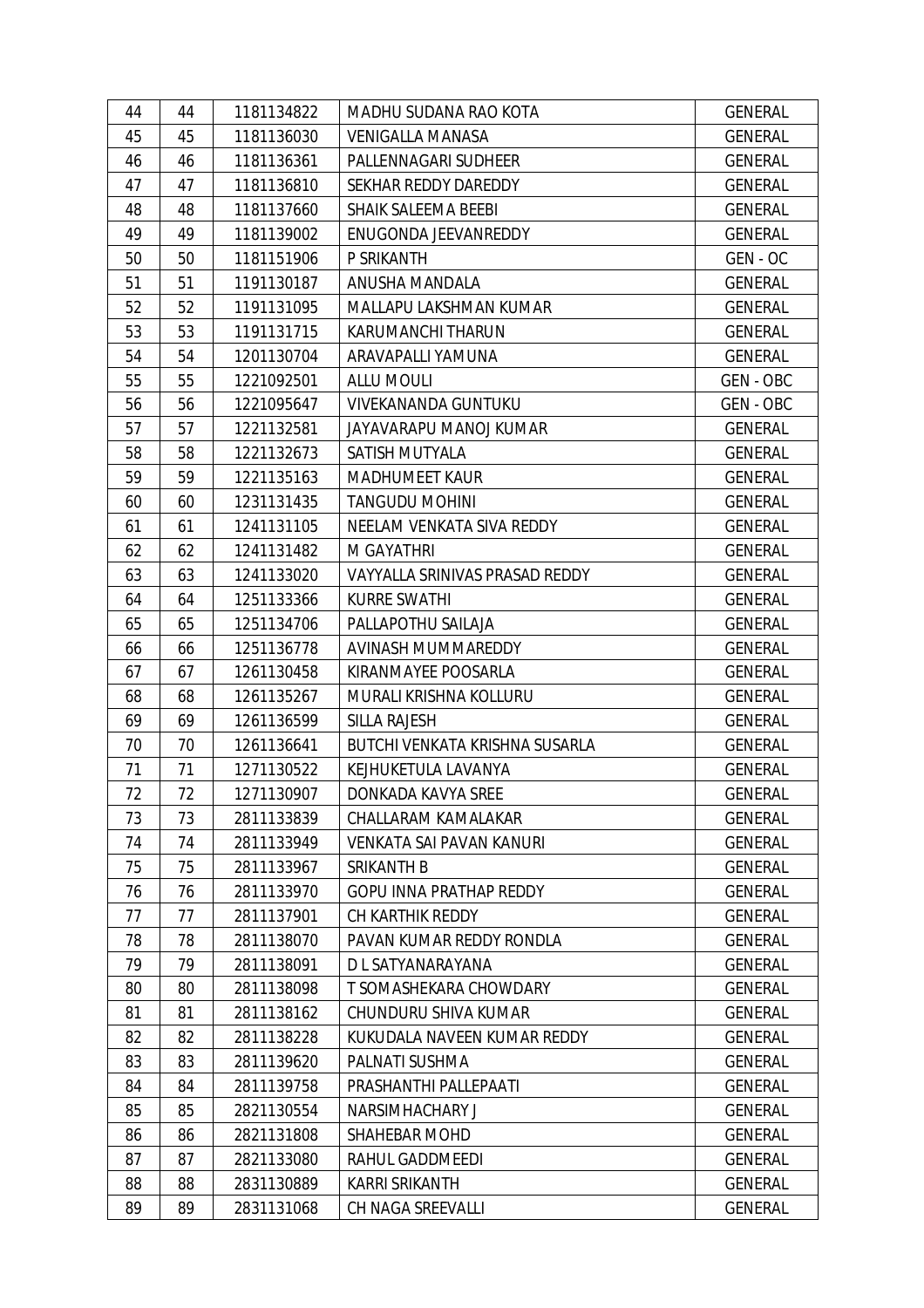| 90  | 90             | 2831131773 | <b>VENKATAREDDY VENNA</b>     | <b>GENERAL</b> |
|-----|----------------|------------|-------------------------------|----------------|
| 91  | 91             | 2841131325 | HANUMANDLA CHARANTEJ          | <b>GENERAL</b> |
| 92  | 92             | 2841131991 | <b>RAVICHANDRA R</b>          | <b>GENERAL</b> |
| 93  | 93             | 2841132229 | SREEJA POREDDY                | <b>GENERAL</b> |
| 94  | 94             | 3311130031 | SAIMAHESHWAR REDDY DHAMAGATLA | <b>GENERAL</b> |
| 95  | 95             | 3411130107 | <b>GANGIDI KAVITHA</b>        | <b>GENERAL</b> |
| 96  | 96             | 3411132747 | SURUKUNDI SHASHIDHAR REDDY    | <b>GENERAL</b> |
| 97  | 97             | 3411132842 | <b>VENKATESH EPPA</b>         | <b>GENERAL</b> |
| 98  | 98             | 3411132997 | <b>BACHU ABHINAV KUMAR</b>    | <b>GENERAL</b> |
| 99  | 99             | 3411133156 | RAVI KIRAN TATIKONDA          | <b>GENERAL</b> |
| 100 | 100            | 3411133216 | VAMSHI KIRAN KODCHERWAR       | <b>GENERAL</b> |
| 101 | 101            | 3411134943 | <b>HARIKA DEVIREDDY</b>       | <b>GENERAL</b> |
| 102 | 102            | 3411137767 | MACHANAPALLY SURESH           | <b>GENERAL</b> |
| 103 | 103            | 3411137910 | ARRABOTHU MANIKANTHREDDY      | <b>GENERAL</b> |
| 104 | 104            | 3411137938 | REGULA JASHWANTH              | <b>GENERAL</b> |
| 105 | 105            | 3411137990 | VANGALA CHANDRA SHEKAR REDDY  | <b>GENERAL</b> |
| 106 | 106            | 3411138242 | SUNEEL KUMAR GUNDA            | <b>GENERAL</b> |
| 107 | 107            | 3411139558 | ARRAVAPULA DIVYA              | <b>GENERAL</b> |
| 108 | 108            | 3411139722 | NAGA SWARNA M                 | <b>GENERAL</b> |
| 109 | 109            | 3411168300 | KALYAN REDDY RAYA             | GEN - VI       |
| 110 | 110            | 3421132320 | <b>GADE SRAVAN REDDY</b>      | <b>GENERAL</b> |
| 111 | 111            | 3421132479 | <b>TSS SRINIVAS</b>           | <b>GENERAL</b> |
| 112 | 112            | 3421133293 | MULAGUNDLA MAHALAXMI          | <b>GENERAL</b> |
|     |                |            |                               |                |
| 113 | 113            | 3481130542 | DASI V S B VENKATA REDDY      | <b>GENERAL</b> |
|     |                |            |                               |                |
| 114 | 1              | 1111093233 | SREENATH SANKARAPU            | OBC            |
| 115 | $\overline{2}$ | 1181093266 | BOTCHA CHANDRA SEKHARARAO     | OBC            |
| 116 | $\overline{3}$ | 1181095296 | PAIDITALLI GULIVINDALA        | OBC            |
| 117 | $\overline{4}$ | 1181095916 | V S D PADMAVATHI A            | OBC            |
| 118 | 5              | 1181097120 | KANIKARAM DURGA PRASAD        | OBC            |
| 119 | 6              | 1191093264 | CHEMCHAMGARI SRINIVASULU      | OBC            |
| 120 | 7              | 1221093862 | <b>GORLE VIJAY KUMAR</b>      | OBC            |
| 121 | 8              | 1241090444 | SATYA NARAYANA KARRI          | OBC            |
| 122 | 9              | 1241092884 | SIVA PRASAD P                 | OBC            |
| 123 | 10             | 1251092381 | KAMBAM SAMBASIVA RAO          | OBC            |
| 124 | 11             | 1261090382 | REVATHI LALAM                 | OBC            |
| 125 | 12             | 1261093133 | VANIANNAPURNA DARLA           | OBC            |
| 126 | 13             | 1261095074 | CHANDRA SEKHAR KUNCHAM        | OBC            |
| 127 | 14             | 1261096351 | <b>SANDEEP PILLA</b>          | OBC            |
| 128 | 15             | 1261097591 | KALAGA MANMADHA RAO           | OBC            |
| 129 | 16             | 1261097691 | THARAKESH ADARI               | OBC            |
| 130 | 17             | 1261115422 | <b>GUNTU KAMESWARI</b>        | OBC - OC       |
| 131 | 18             | 2811092596 | R SHIVA KUMAR                 | OBC            |
| 132 | 19             | 2811092956 | K PRAVEEN KUMAR               | OBC            |
| 133 | 20             | 2811093526 | P DAMODAR                     | OBC            |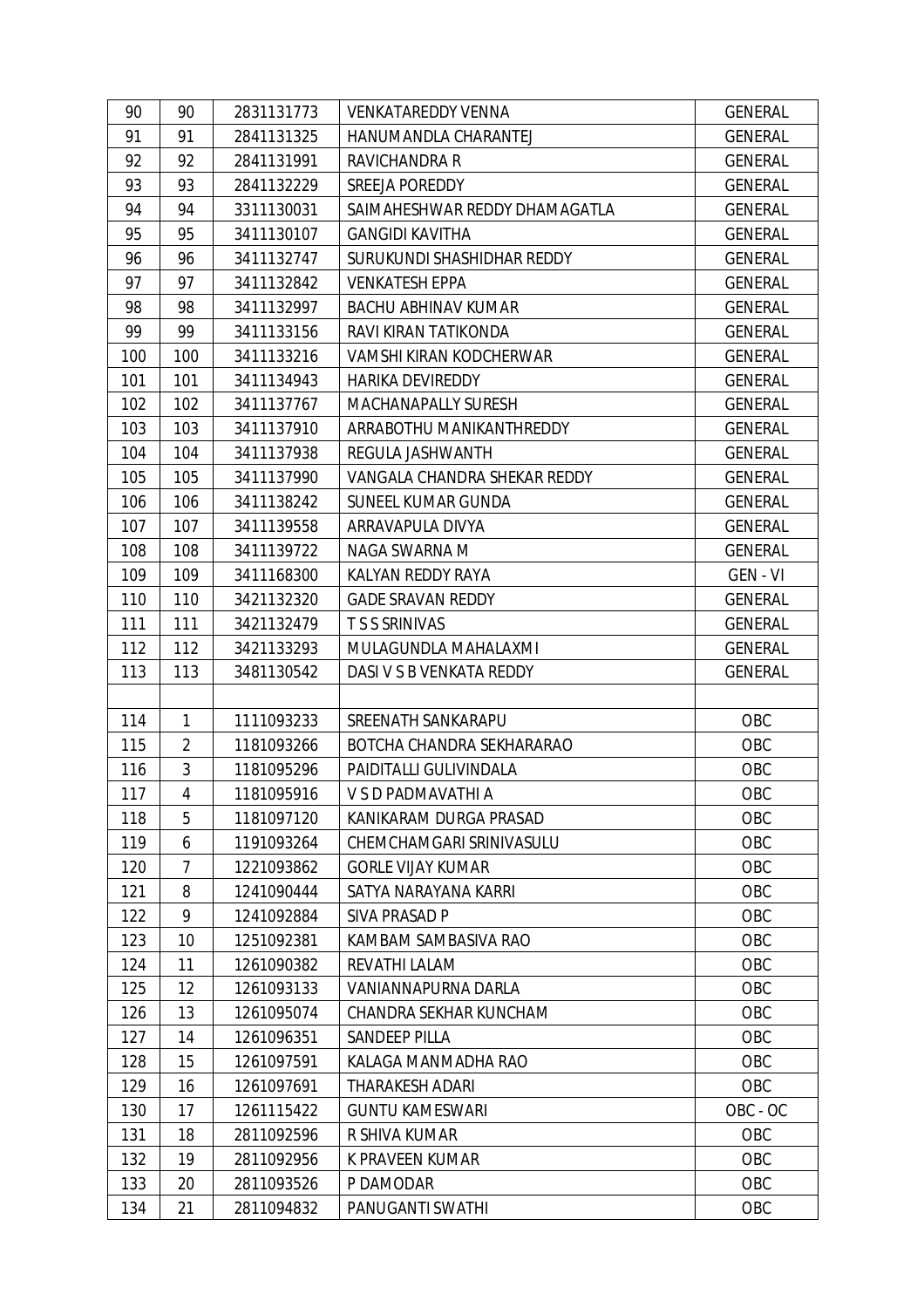| 135 | 22             | 2811097016 | <b>JAMALAGIRI SANDEEP</b>     | OBC       |
|-----|----------------|------------|-------------------------------|-----------|
| 136 | 23             | 2811097460 | ASHOK KUMAR ANNABOINA         | OBC       |
| 137 | 24             | 2811099416 | KOTTUR DEEPIKA                | OBC       |
| 138 | 25             | 2821090465 | <b>CH KRANTHI</b>             | OBC       |
| 139 | 26             | 2821091734 | PENUGONDA NARENDHER           | OBC       |
| 140 | 27             | 2831090551 | MUTHINENI ANUSHA              | OBC       |
| 141 | 28             | 2831090996 | <b>BASAVOJU HARIKA</b>        | OBC       |
| 142 | 29             | 2831091296 | PUPPALA KRISHNA PRASAD        | OBC       |
| 143 | 30             | 3411091698 | <b>SHAIK MUNNA</b>            | OBC       |
| 144 | 31             | 3411091779 | <b>VEMULA RAVINDHAR</b>       | OBC       |
| 145 | 32             | 3411091858 | SAI KUMAR GAMPALA             | OBC       |
| 146 | 33             | 3411092332 | RAGHAVA CHARY V               | OBC       |
| 147 | 34             | 3411092369 | SAI SWAROOP DHARNA            | OBC       |
| 148 | 35             | 3411094591 | S USHA RANI                   | OBC       |
| 149 | 36             | 3411096680 | UDAYA CHARY RALLABANDI        | OBC       |
| 150 | 37             | 3411097241 | JEEVAN BOGOJU                 | OBC       |
| 151 | 38             | 3411097522 | SRINIVAS O                    | OBC       |
| 152 | 39             | 3421091328 | MOTI PARSHARAMULU             | OBC       |
|     |                |            |                               |           |
| 153 | $\mathbf{1}$   | 1121010324 | KANAPARTHI RAJA SIDDARDHA     | SC        |
| 154 | $\overline{2}$ | 1151010929 | SUDHARSHAN MADGULA            | SC        |
| 155 | 3              | 1151012660 | NAGENDRA BABU KALLAJI         | SC        |
| 156 | 4              | 1151017176 | MEDIKONDA BHAGATH KUMAR       | <b>SC</b> |
| 157 | 5              | 1171012420 | REGICHETTU RAVI KUMAR         | SC        |
| 158 | 6              | 1181014733 | KOTHIMERA SUDHAKARABABU       | <b>SC</b> |
| 159 | $\overline{7}$ | 1181016603 | BHEEMESHWARUDU MADAPOGU       | SC        |
| 160 | 8              | 1181018263 | PINNABATHINA VEERARAGHAIAH    | SC        |
| 161 | 9              | 1221015083 | <b>KOTI SUPRAJA</b>           | SC        |
| 162 | 10             | 1231010013 | MACHARLA ANISHA               | SC        |
| 163 | 11             | 1251010831 | RACHARLA NAGESH BABU          | SC        |
| 164 | 12             | 1271011982 | SRINIVASA RAO POTNURU         | SC        |
| 165 | 13             | 2811014300 | ANITHA KODAMANCHILI           | <b>SC</b> |
| 166 | 14             | 2811015918 | PENDYALA MAHESH               | SC        |
| 167 | 15             | 2831010667 | <b>GUDIPATI SUDHEER KUMAR</b> | <b>SC</b> |
| 168 | 16             | 2831012685 | <b>AREPALLY ANVESH</b>        | SC        |
| 169 | 17             | 2841012854 | PRAVEEN KUMAR MEDARI          | SC        |
| 170 | 18             | 3421010330 | KESAVA RAO VADDADI            | SC        |
|     |                |            |                               |           |
| 171 | 1              | 1151050219 | <b>GANGA BHAVANI GEMMELA</b>  | <b>ST</b> |
| 172 | 2              | 1151055073 | RAJESH PALAKURTHI             | <b>ST</b> |
| 173 | 3              | 1151059495 | BEERABOINA VINOD KUMAR        | <b>ST</b> |
| 174 | 4              | 1181050854 | VANKUDOTH RAVINDAR            | <b>ST</b> |
| 175 | 5              | 1181055171 | <b>KUMBHAGOPINATH</b>         | <b>ST</b> |
| 176 | 6              | 2811052319 | SAPAVAT RAMESH                | <b>ST</b> |
| 177 | 7              | 2811052503 | <b>MOODU MALLESH</b>          | <b>ST</b> |
| 178 | 8              | 2811056518 | <b>GOGULOTHU NARENDAR</b>     | ST        |